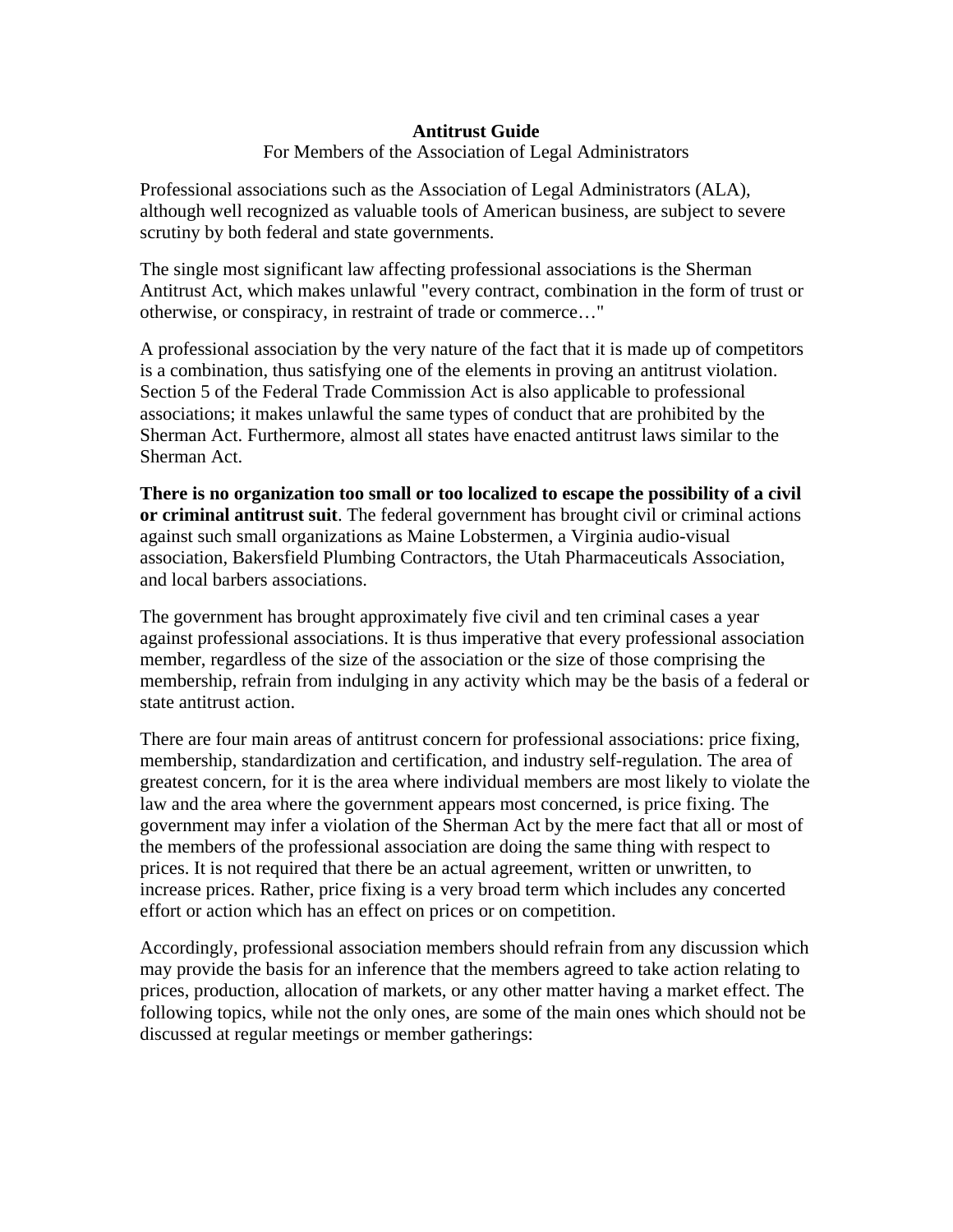- 1. Do not discuss current or future billing rates, fees, disbursement charges or other items that could be construed as "price." Further, be very careful of discussions of past billing rates, fees or prices.
- 2. Do not discuss what is a fair profit, billing rate or wage level.
- 3. Do not discuss an increase or decrease in price, fees or wages, or disbursement charges. In this regard, remember that interest charges are considered an item of price.
- 4. Do not discuss standardizing or stabilizing prices, fees or wages, or disbursement charges.
- 5. Do not discuss current billing or fee procedures.
- 6. Do not discuss the imposition of credit terms or the amount thereof.
- 7. Do not complain to a competitor that his billing rates, fees or wages constitute unfair trade practices. In this context, another law firm (or even a corporate legal department) may be considered a competitor.
- 8. Do not discuss refusing to deal with anyone because of his pricing or fees.

Do not conduct surveys (under the auspices of ALA or informally) relating to fees, wages or other economic matters without prior review by antitrust legal counsel. Any survey should have the following characteristics: a) participation is voluntary and open to nonmembers, b) data should be of past transactions, c) data should be collected by an independent third party, such as an accounting firm, d) confidentiality of each participant's data should be preserved, and e) data should be presented only in a composite form to conceal data of any single participant. If these criteria are met, an association can collect and disseminate data on a wide range of matters, including such things as past salaries, vacation policies, types of office equipment used, etc.

However, care must be taken to ensure that the purpose of any survey is to permit each firm to assess its own performance. If a survey is used for the purpose of or has the effect of raising or stabilizing fees, wages, disbursements, credit policies and the like, it will create serious antitrust problems.

Within this same legal framework applicable to surveys, an association can make presentations or circulate articles regarding such educational matters as establishing sound office procedures, etc., provided it is clear that the matters are educational, and not a basis for law firm uniformity or agreement.

Inasmuch as association antitrust violations can subject all association members to criminal and civil liability, members should be aware of the legal risks in regard to membership policy and industry self-regulation. Fair and objective membership requirement policies should be established. Membership policies should avoid: